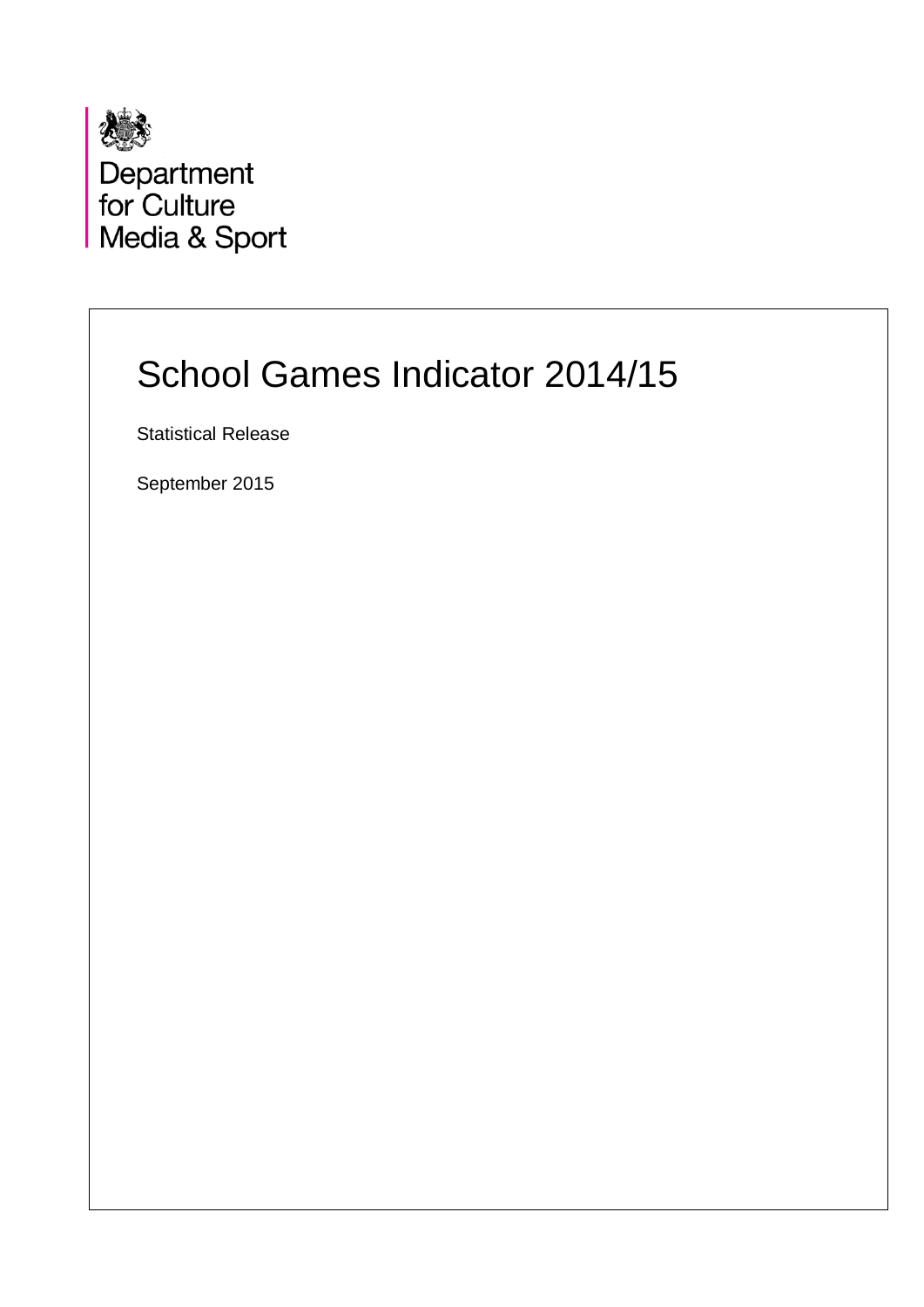### **Contents**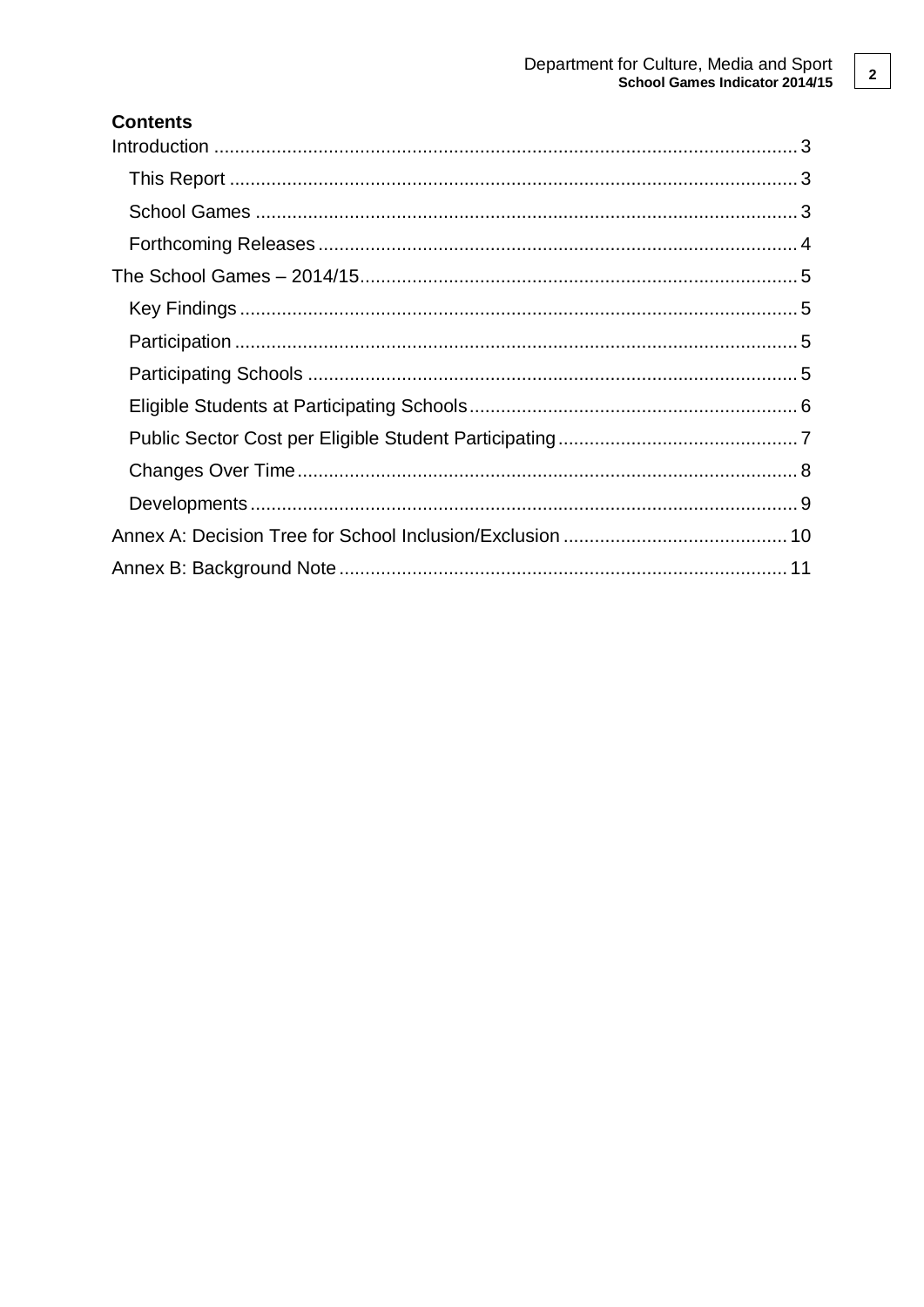# Introduction

## <span id="page-2-1"></span>**This Report**

This statistical release presents the cost per participant of the School Games. More specifically, it derives the *average public sector cost per eligible student at schools participating in the School Games* for the 2014/15 academic year. This measure was initially developed as an input indicator<sup>1</sup> to measure the performance of the Department for Culture Media and Sport (DCMS). Changes to the indicators provide an opportunity to review the content of this publication. See the Developments section at the end of this document for further details.

This release looks at schools participating in the School Games, the number of students at these schools as well as the public sector finances allocated to the School Games.

### <span id="page-2-2"></span>**School Games**

The School Games were established in 2011 and are a competition over four levels for school children aged 5 to under 19. The School Games are designed to build on the London 2012 Olympic and Paralympic Games and enable every school and child to participate in competitive sport, including opportunities for disabled youngsters. The four levels are:

- Level 1 sporting competition for all students through intra-school competition.
- Level 2 individuals and teams are selected to represent their schools in local inter-school competitions.
- Level 3 the county/area will stage multi-sport School Games festivals as a culmination of year-round school sport competition.
- Level 4 the School Games finals: a national multi-sport event where the most talented young people in the UK are selected to compete.

Levels 1 to 3 are open to all schools in England, whilst level 4 is a UK wide event.

Nationally and locally the School Games are being delivered through partnerships. The national partnership is made up of:

- The Department for Culture, Media and Sport (DCMS) who have overall policy leadership supported by the Department for Education (DfE) and the Department of Health (DH).
- Sport England who are the Lottery distributor and are supporting the engagement of National Governing Bodies of Sport (NGBs) and County Sports Partnerships.

1

<span id="page-2-0"></span>

<sup>&</sup>lt;sup>1</sup> DCMS's input and impact indicators

[https://www.gov.uk/government/organisations/department-for-culture-media](https://www.gov.uk/government/organisations/department-for-culture-media-sport/series/performance-indicators)[sport/series/performance-indicators](https://www.gov.uk/government/organisations/department-for-culture-media-sport/series/performance-indicators)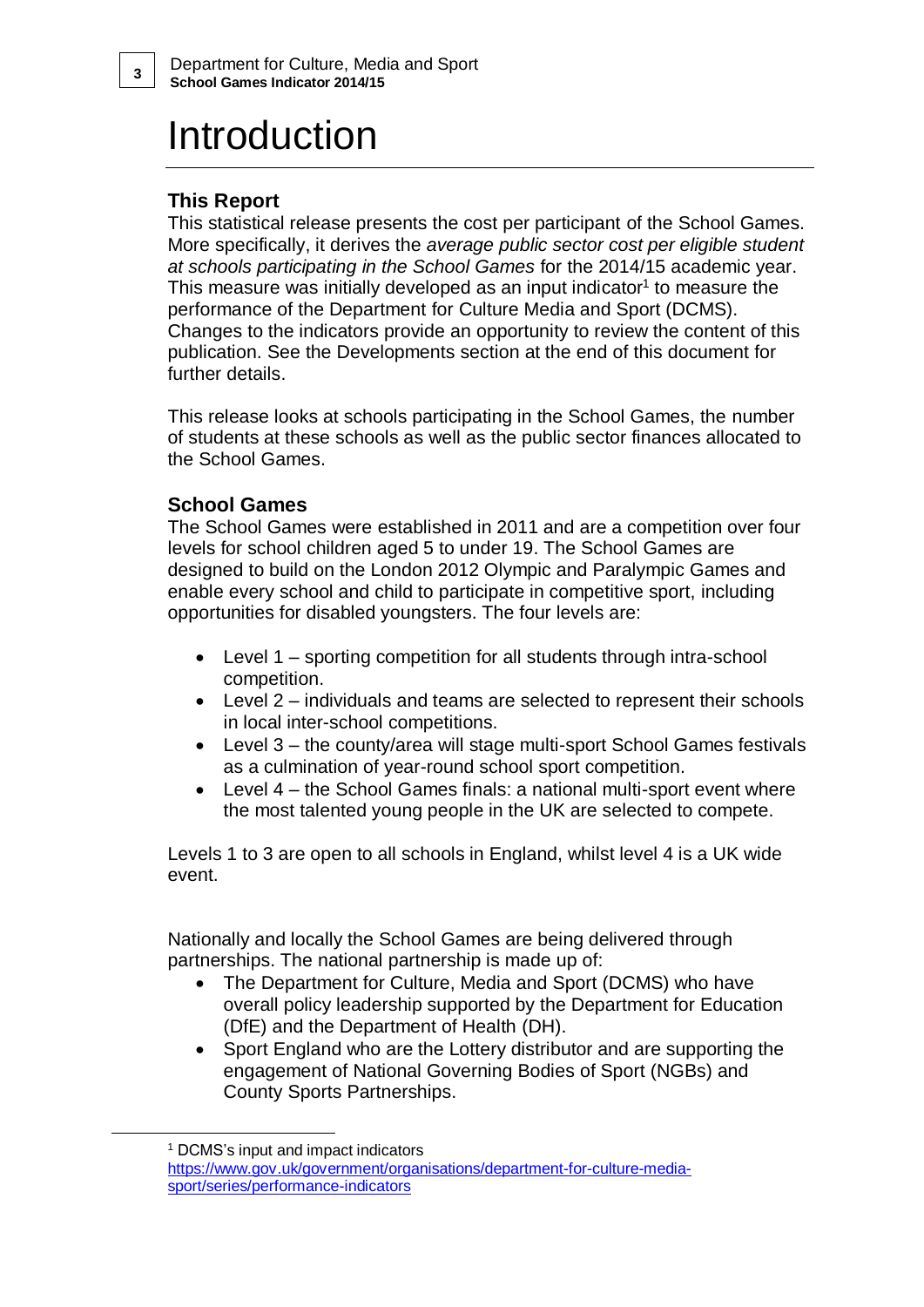- The British Paralympic Association brings the vision and inspiration of the Paralympics and supports the role of the games in providing disability sport opportunities across the country.
- The Youth Sport Trust who were commissioned by Sport England to provide development support to schools, sports and other local partners.

#### <span id="page-3-0"></span>**Forthcoming Releases**

The next release, scheduled for September 2016, will present the annual estimates for 2015/16. This release will reflect changes proposed in Developments and any feedback received on these.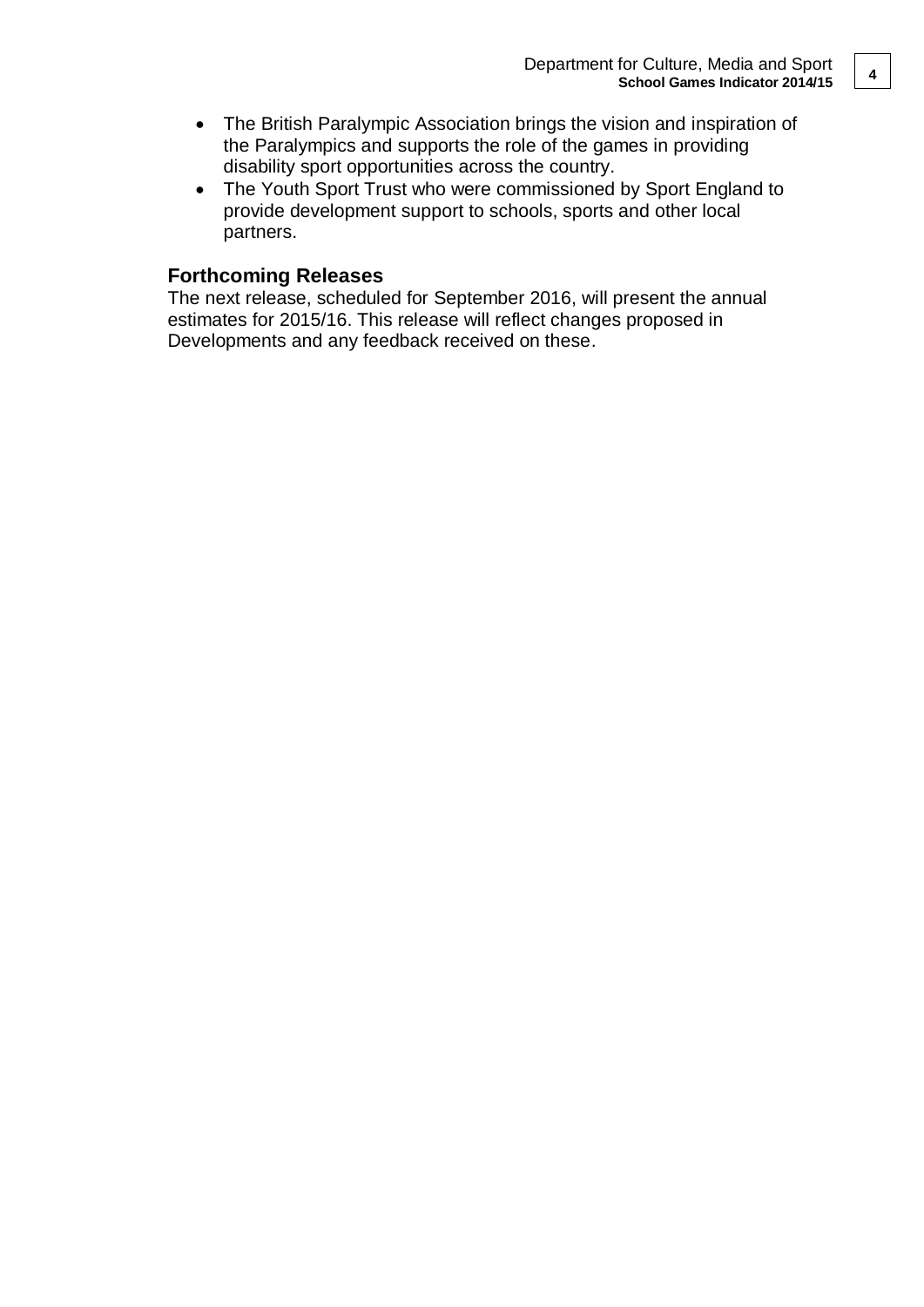# <span id="page-4-0"></span>The School Games – 2014/15

## <span id="page-4-1"></span>**Key Findings**

- In the year to August 31<sup>st</sup> 2015, 19,511 schools with 8.36 million eligible students, had participated<sup>2</sup> in the School Games.
- In 2014/15 £21.6 million of public funding allocated to the School Games.
- This equates to an **average public sector cost of £2.58 per eligible student at schools participating in the School Games in 2014/15.**

## **Full explanation and commentary**

## <span id="page-4-2"></span>**Participation**

Participation in the School Games cannot be directly measured at a student level – only the number of schools which had participated can be estimated from those that have registered. However, the School Games are designed so schools can provide opportunities to all their students. Therefore a reasonable proxy for the level of student participation is to include all eligible students at participating schools. This is the approach taken in this release.

### <span id="page-4-3"></span>**Participating Schools**

The School Games launched to all schools in England in the 2011/12 academic year and have continued in 2014/15.

For the purposes of this release, participating schools are defined as those registered on the School Games database<sup>3</sup> by the 31<sup>st</sup> August 2015. As schools do not need to re-register to participate in the School Games in the years following their initial registration, this includes schools who registered for the School Games since 2011/12. However, while schools remain eligible to participate in the School Games after their initial registration, some schools may close or re-open in a new form, for example as an academy, or be amalgamated into other schools.

In order to avoid counting schools that were no longer open, schools that closed before September 2014 (i.e. those which were not open at any point during the 2014/15 academic year) have not been counted as participating. Additionally, the predecessors of schools that had re-opened as academies, or had been amalgamated into other schools and re-registered for the School Games in their new form have been excluded to avoid double-counting their students. Annex A provides a schematic overview of the decision for the inclusion and exclusion of schools.

In the year to August 2015, 19,511 schools had registered for the School Games and therefore counted as participating on the basis of this methodology. Four schools closed in this academic year. Other schools may

1

 $2$  Defined as schools registered on the latest database and not ruled out from participating due to closure; see Participating Schools section and Annex A for more detail.

<sup>&</sup>lt;sup>3</sup> Data provided by the Youth Sport Trust.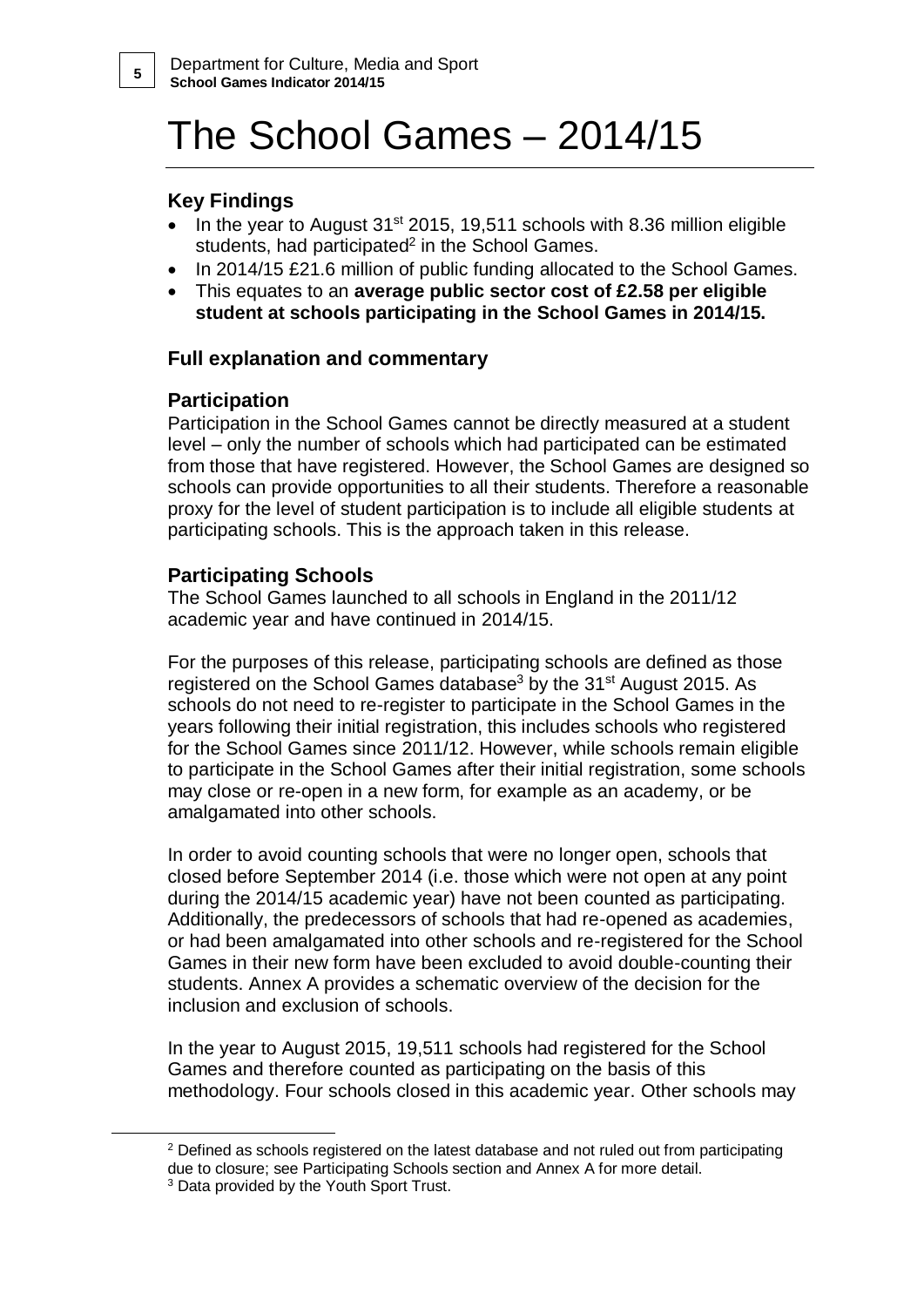be listed on the database as the School Games database includes schools which have signed up after the end of the 2014/15 school year.

### <span id="page-5-0"></span>**Eligible Students at Participating Schools**

EduBase<sup>4</sup> is a database of educational establishments across England and Wales maintained by the Department for Education (DfE). Where available, EduBase records the number of pupils registered at establishments from the School Census. It also records the capacity of educational establishments.

To obtain the number of eligible students, schools which had participated in the School Games were matched to data on student numbers from EduBase. In line with the methodology described in the 'Participating Schools' section of this release, schools that closed before September 2014 were not included in the analysis.

In 499 cases, the number of students was not available or was zero in the Edubase data. School capacity was used as a proxy in 323 cases. This is a reasonable approximation as the median occupancy of school places where data are available is 98%. Additional data from "Local Authority Tables by Provider by Funding Stream, Learner and Learning Characteristics"<sup>5</sup> gave student numbers for 164 further education establishments, such as sixth form colleges, taking just those students aged below 19. Additional data from Ofsted reports provided student numbers for one establishment. This left a remainder of 11 schools reporting zero students in the final data set. Table 1 summarises which data sources were used and for how many schools.

| <b>Data Source</b>    | <b>Number of Schools</b> | Number of Students <sup>b</sup>        |
|-----------------------|--------------------------|----------------------------------------|
| <b>EduBase School</b> | 19,012                   | 7,280,000                              |
| Census                |                          |                                        |
| <b>EduBase School</b> | 323                      | 128,000                                |
| Capacity              |                          |                                        |
| <b>FE and Skills</b>  | 164                      | 950,000                                |
| Participation         |                          |                                        |
| <b>Ofsted Report</b>  | 4                        | $\overline{\phantom{a}}^{\phantom{a}}$ |
| None <sup>a</sup>     | 11                       |                                        |
| Total                 | 19,511                   | 8,358,087                              |

**Table 1: Data source used to obtain the number of students at schools signed up for the School Games as of August 31st 2015**

**Notes:**

1

a Number of students data not available

b Rounded to the nearest thousand

c Number not shown as it is less than a thousand

<sup>4</sup>[EduBase](http://www.education.gov.uk/edubase/home.xhtml) 5[Further Education Data Library Local Authority Tables](https://www.gov.uk/government/statistical-data-sets/fe-data-library-local-authority-tables)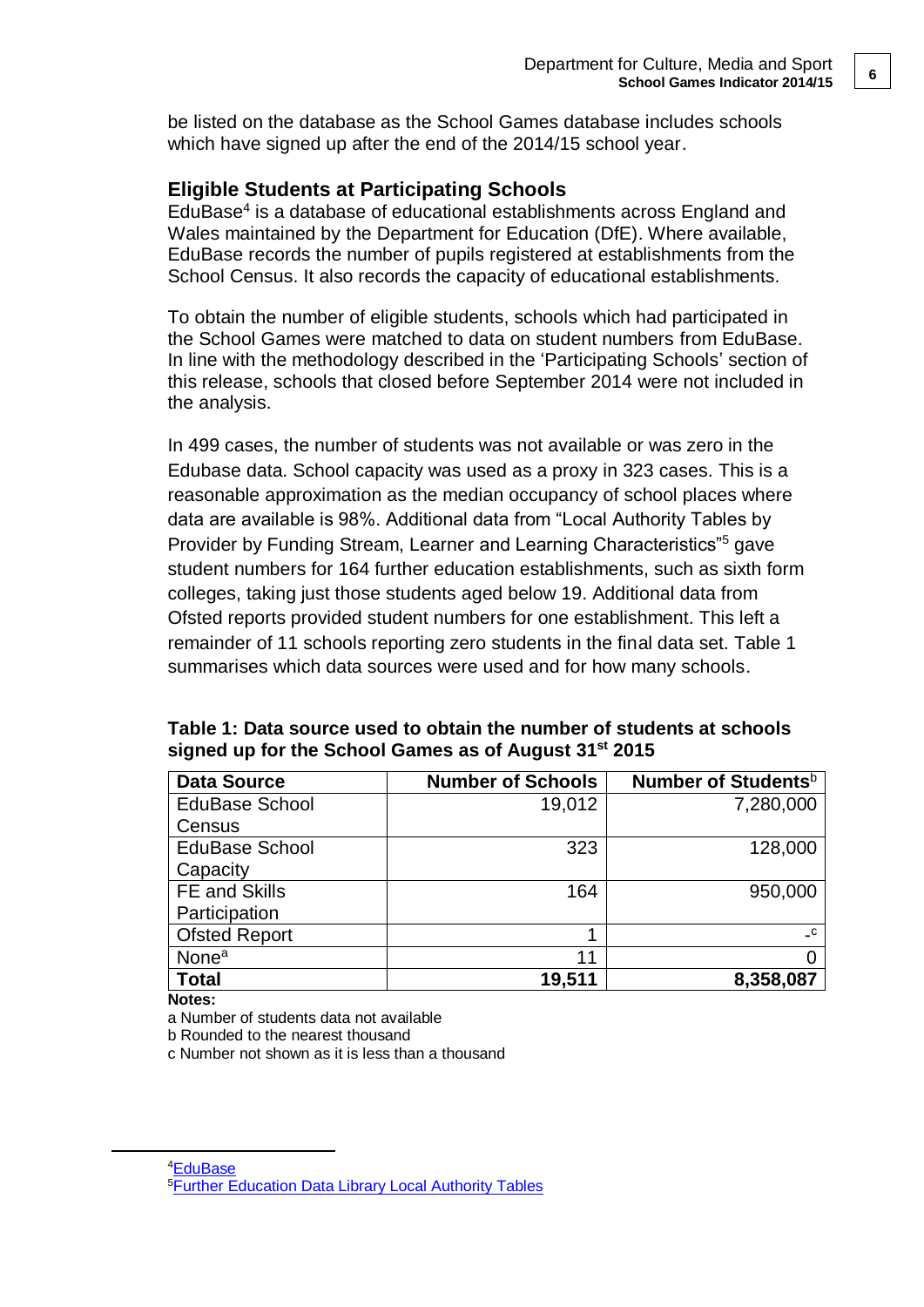Department for Culture, Media and Sport **School Games Indicator 2014/15 <sup>7</sup>**

#### **Public Sector Cost**

Public sector funding for the School Games has come from the Lottery through Sport England (SE); and from the Exchequer through Sport England, the Department for Culture, Media and Sport (DCMS), the Department for Education (DfE) and the Department for Health (DH). In previous editions, the Talented Athlete Exchange Programme was omitted from the calculations, therefore this funding has been added retrospectively for previous years in this release. In the 2014/15 financial year £21.6 million of public sector funding was allocated to the School Games, with a full breakdown of the funding given in Table 2 below.

| <b>Funding Line</b>                                           | <b>Source</b>                 | 2010/11                  | 2011/12                  | 2012/13 | 2013/14 | 2014/15        | 2015/16 <sup>P</sup>    |
|---------------------------------------------------------------|-------------------------------|--------------------------|--------------------------|---------|---------|----------------|-------------------------|
| Sport England<br>Lottery Levels 1-<br>4                       | Lottery                       | £1.2m                    | £7.8m                    | £6.2m   | £10m    | £10m           | £5.5m                   |
| <b>School Games</b><br>Organisers:                            |                               |                          |                          |         |         |                |                         |
| DH                                                            |                               | $\mathsf{b}$             | £2.5m                    | £7.0m   | £7.0m   | £7.0m          | £7.0m                   |
| Sport<br>England/DCMS                                         | Exchequer                     | $\blacksquare$           | £4.0m                    | £4.0m   | £4.0m   | £4.0m          | £4.0m                   |
| DfE PE Teacher<br>Release <sup>a</sup>                        | Exchequer                     |                          | £32.5m                   | £32.5m  |         | $\blacksquare$ | ä,                      |
| DfE Disability/<br>Volunteer                                  | Exchequer                     |                          | £4.0m                    | £1.3m   | £0.95m  | £0.49m         | <b>TBA</b> <sup>c</sup> |
| <b>Talented Athlete</b><br>Exchange<br>Programme <sup>d</sup> | Exchequer                     | $\overline{\phantom{a}}$ | $\overline{\phantom{a}}$ | £0.02m  | £0.1m   | £0.07m         | £0.09m                  |
| <b>Total</b>                                                  | Lottery &<br><b>Exchequer</b> | £1.2m                    | £50.8m                   | £51.0m  | £22.1m  | £21.6m         | £16.5m                  |

| Table 2: School Games funding by year and source |  |  |  |
|--------------------------------------------------|--|--|--|
|                                                  |  |  |  |

**Notes:**

a While this funding is not specifically for School Games, it supports delivery of the programme

b Indicates no funding

c TBA indicates To Be Agreed/Decision Pending

d The Talented Athlete Exchange Programme has been omitted from previous editions, and therefore the funding has been added retrospectively.

P Indicates provisional figures

Level 4 of the School Games, the national competition, is not school-based. The National Governing Bodies of Sport select participants for the one off event. However, the cost is included as the measure presented in this release considers the total School Games package.

### <span id="page-6-0"></span>**Public Sector Cost per Eligible Student Participating**

Dividing the public sector cost by the number of eligible students at participating schools gives the final measure. It should be noted that the time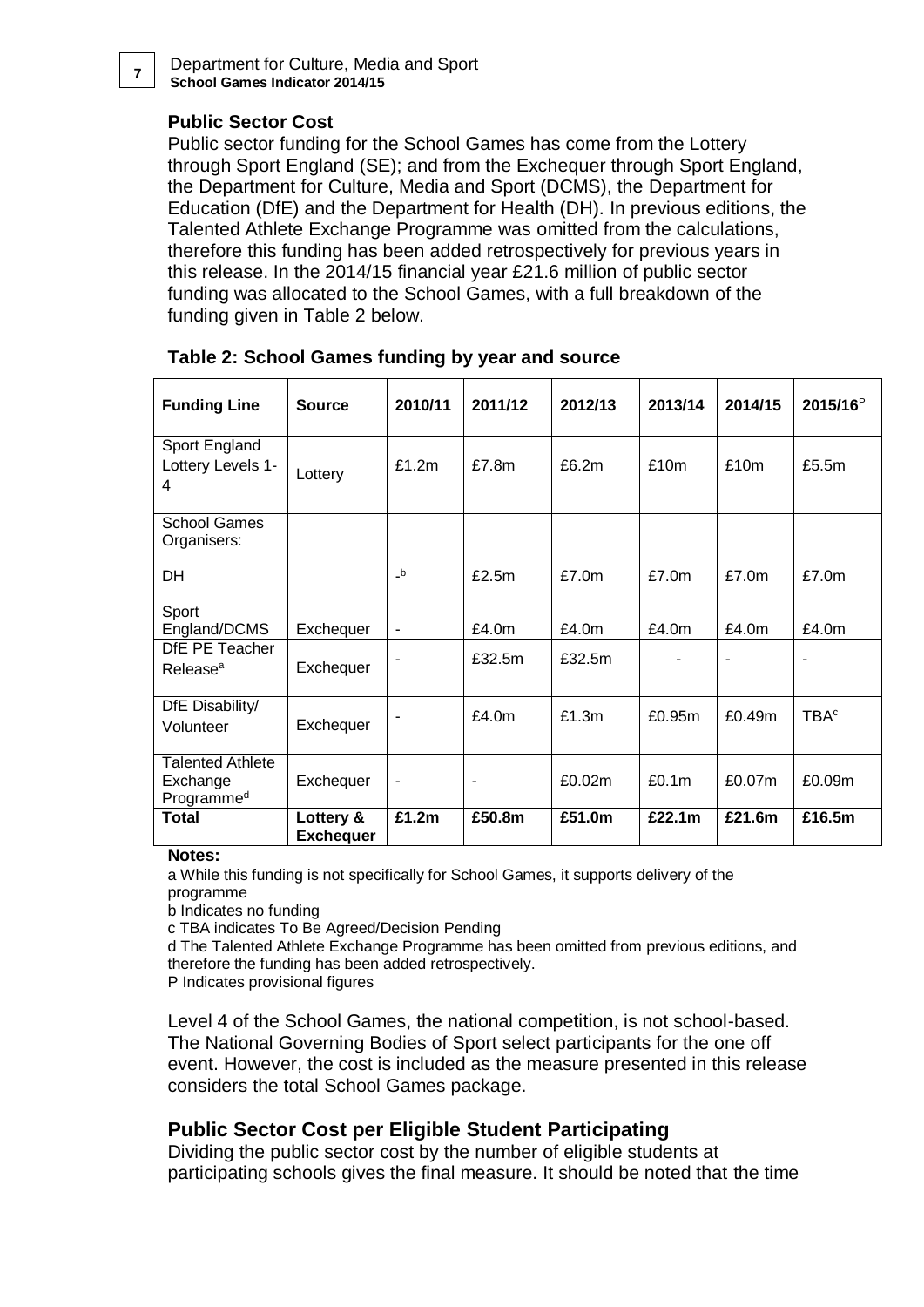periods do not match exactly, with the cost in financial years and the number of students taken after the end of the academic year (up to 31<sup>st</sup> July, which is in the following financial year). However, it is not possible to adjust the cost to an academic year basis.

In the year to 31st August 2015, 19,511 schools, with 8.36 million eligible students had participated<sup>6</sup> in the School Games. In 2014/15 there was £21.6m of public funding allocated for the School Games. This equates to an **average public sector cost of £2.58 per eligible student at schools participating in the School Games**.

### <span id="page-7-0"></span>**Changes Over Time**

The average public sector cost of the School Games per eligible pupil was lower in 2014/15 (£2.58) than 2013/14 (£3.12<sup>7</sup> ). Table 3 shows the breakdown for each year since 2011/12.

### **Table 3: Average public sector cost per eligible student at schools participating in the School Games, 2011/12 – 2014/15**

|         | Number of<br>schools signed<br>up to the<br><b>School Games</b><br>Database | Number of<br>eligible<br>students<br>(m) | Public<br>funding<br>$(\text{Em})$ | Average public sector<br>cost per eligible student<br>at schools participating<br>in the School Games $(E)$ |
|---------|-----------------------------------------------------------------------------|------------------------------------------|------------------------------------|-------------------------------------------------------------------------------------------------------------|
| 2011/12 | 8,341                                                                       | 3.85                                     | 50.8                               | 13.20                                                                                                       |
| 2012/13 | 13,561                                                                      | 5.41                                     | 51.02                              | 9.43                                                                                                        |
| 2013/14 | 17,800                                                                      | 7.09                                     | 22.1 <sup>a</sup>                  | $3.12^{b}$                                                                                                  |
| 2014/15 | 19,511                                                                      | 8.36                                     | 21.6                               | 2.58                                                                                                        |

#### **Notes:**

1

a Decrease is largely due to the end of the two year DfE PE Teacher Release funding b The Public funding and Average public sector cost per eligible student have been amended to include the Talented Athlete Exchange Programme

To note: the figures in this and the previous years' releases are not directly comparable to those of 2011/12. The differences are outlined below:

- Schools that had initially signed up for the School Games prior to January 2012 were required to re-register on a new database to activate their account. The 2011/12 figures therefore related to the number of schools that had signed up between January and August 2012. It may be that some schools had signed up on the initial database, but not re-registered on the new database and would therefore not be counted in the 2011/12 indicator despite their participation.
- For the 2012/13 indicator the methodology was developed to exclude schools which had closed since September 2012 if a new manifestation or

<sup>&</sup>lt;sup>6</sup> As defined in the Participating Schools section

 $7$  The 2013/14 estimate has been revised since the previous publication. The previous estimate was £3.10 it has increased to £3.12 due to the addition of the Talented Athlete Exchange Programme finance being included in the data. The 2013/14 figure was calculated based on 17,800 schools which had signed up, 7.09 million eligible students and £22.1 million of public funding.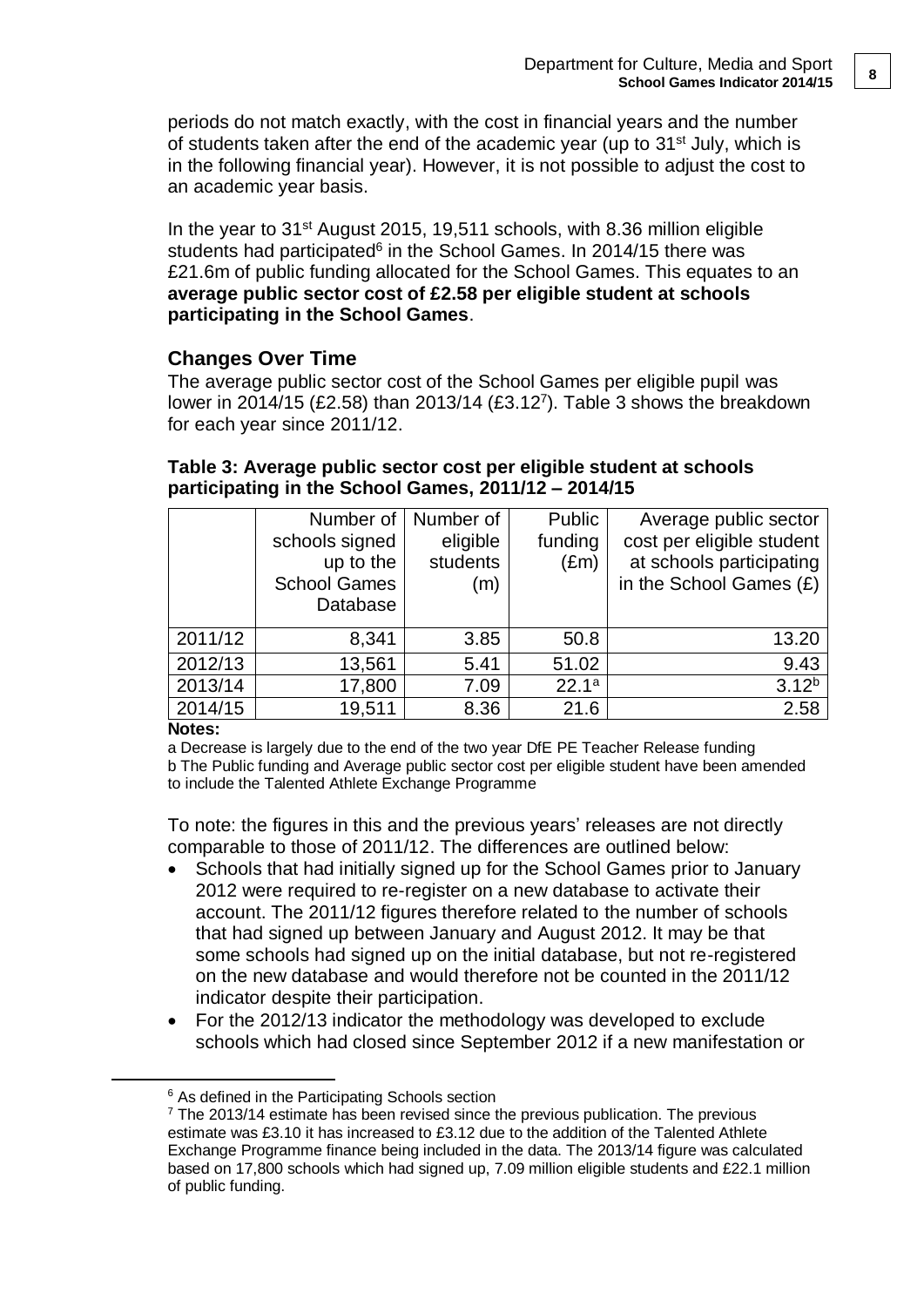amalgamation of the same school had signed up to the School Games. Only 8 schools were excluded for this reason in 2012/13. In 2013/14 and 2014/15, no such schools were signed up to School Games.

 2013/14 figures relate to the number of schools that had signed up since January 2012 and up until 31<sup>st</sup> July 2014 but with schools which had closed prior to September 2013 removed. No schools were removed in the 2011/12 indicator as they all would have been open at some point in the time period in question.

#### <span id="page-8-0"></span>**Developments**

The School Games Indicator has been running since 2011/12 as a departmental indicator for DCMS. This publication is no longer intended to be used as a departmental indicator, therefore we are taking the opportunity to review the content of this publication for the 2015/16 release in September 2016.

It is intended that the publication will continue to include the number of schools signed up for the School Games, an estimate of the number of eligible pupils and the total lottery and exchequer funding for the games.

We are not aware of user requirements for the public sector cost per eligible student estimate, therefore it is proposed future publications will not include this figure.

In addition to the changes described above, DCMS will also look at the potential for further analyses of the data, for example, information by type of school. An experimental release of this additional breakdown will be published at 9:30am on 22 October 2015.

DCMS welcomes feedback on these proposals. Please contact [evidence@culture.gov.uk](mailto:evidence@culture.gov.uk) with any responses by 24 November 2015.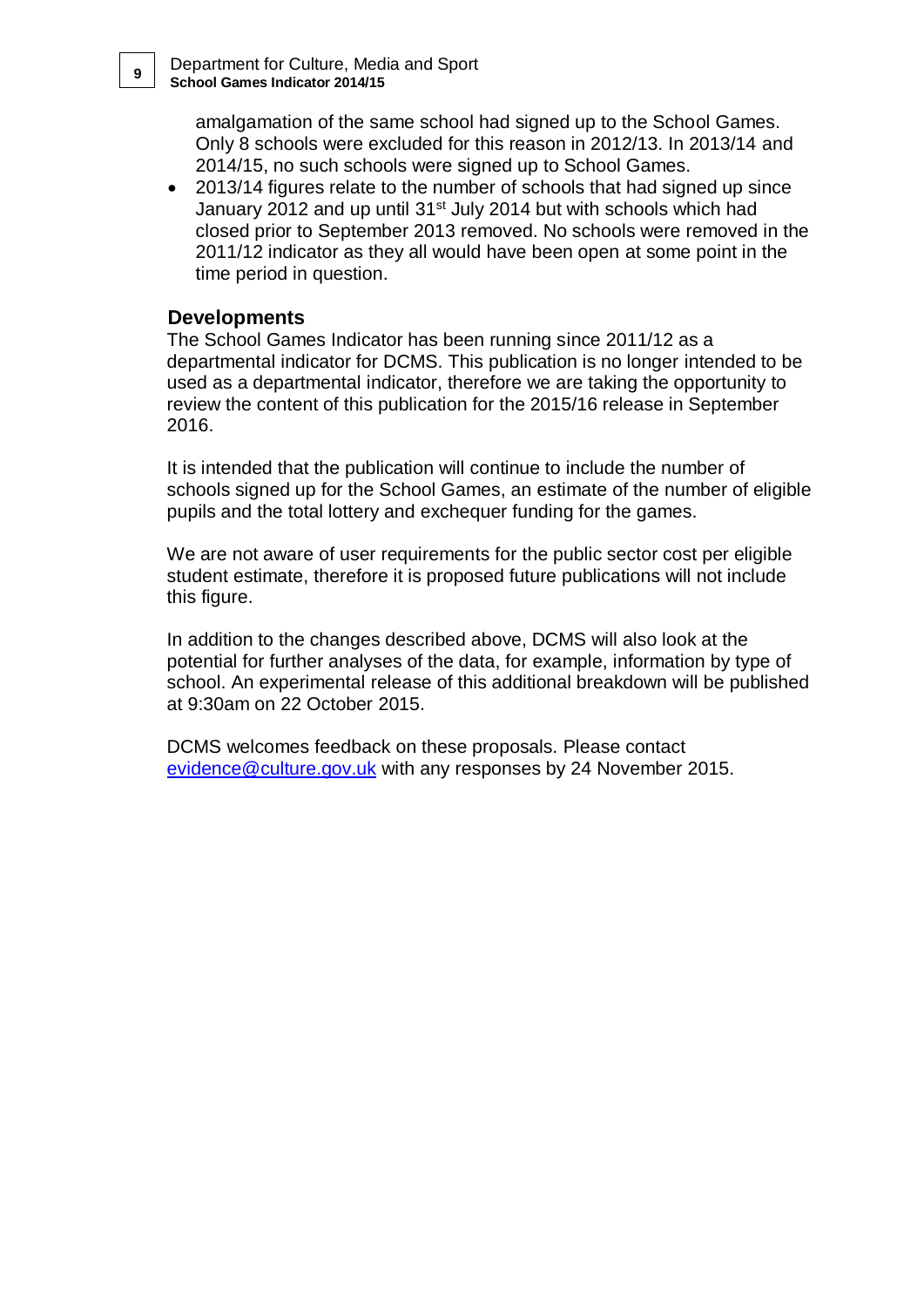# <span id="page-9-0"></span>Annex A: Decision Tree for School Inclusion/Exclusion

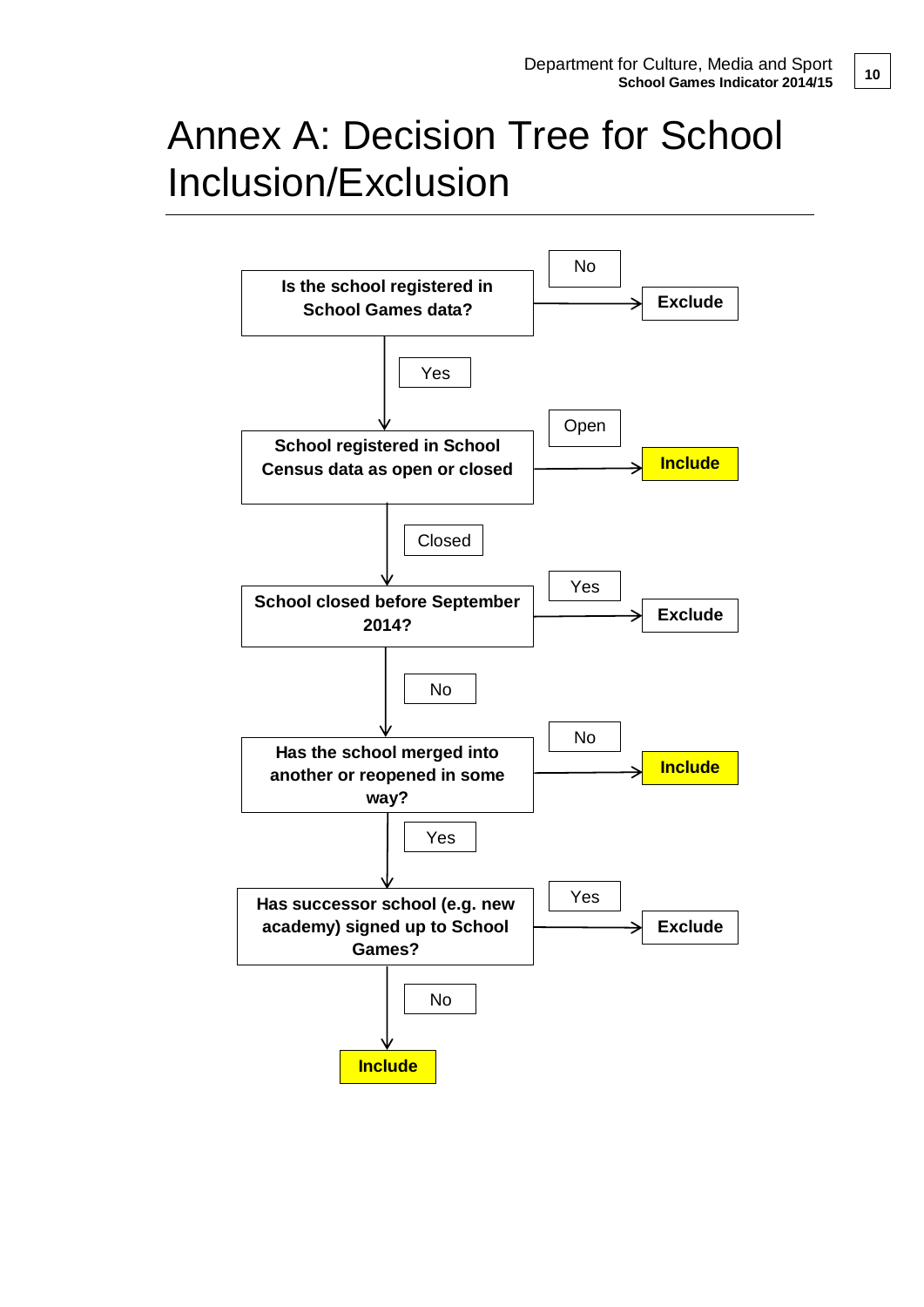# <span id="page-10-0"></span>Annex B: Background Note

- 1. School Games is an Official Statistic and as such has been produced to the professional standards set out in the Code of Practice for Official Statistics. Official Statistics are produced to ensure they meet customer needs and are produced free from political interference. For more information, see [http://www.statisticsauthority.gov.uk/assessment/code-of](http://www.statisticsauthority.gov.uk/assessment/code-of-practice/code-of-practice-for-official-statistics.pdf)[practice/code-of-practice-for-official-statistics.pdf](http://www.statisticsauthority.gov.uk/assessment/code-of-practice/code-of-practice-for-official-statistics.pdf)
- 2. This report has been produced by Becky Woods and Niall Goulding. Acknowledgement goes to colleagues within DCMS, Sport England and Department for Education for their assistance with the production and quality assurance of this release.
- 3. The responsible statistician for this release is **Becky Woods**. For enquiries on this release, please contact Becky Woods on 0207 211 6134 or email **evidence@culture.gov.uk.**
- 4. Next Release: The next release, scheduled for September 2016, will present the annual estimates for 2015/16.
- 5. For general enquiries telephone: 0207 211 6200 Department for Culture Media and Sport 4 th Floor, 100 Parliament Street London SW1A 2BQ [enquiries@culture.gov.uk](mailto:enquiries@culture.gov.uk)